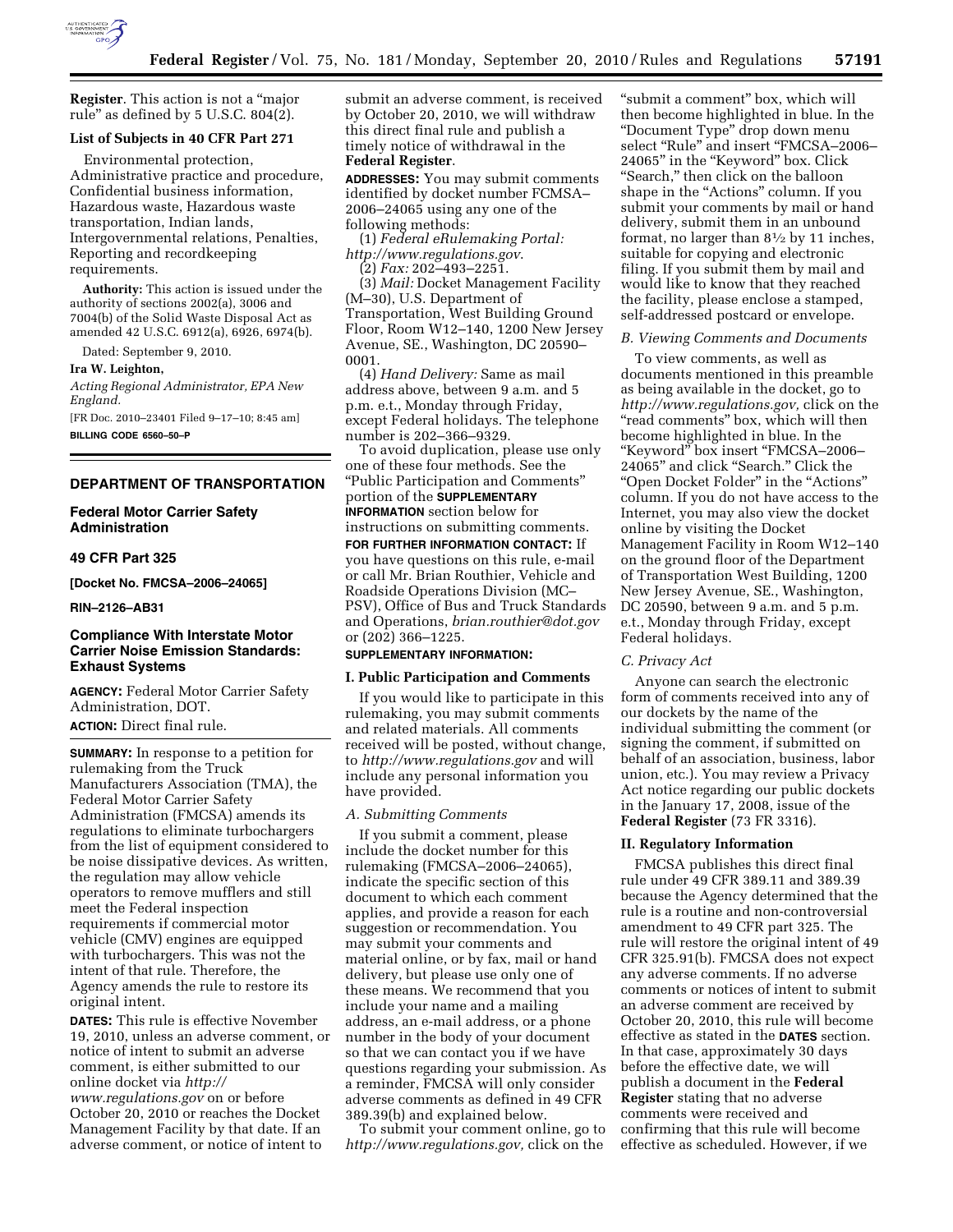receive any adverse comments or notices of intent to submit an adverse comment, we will publish a document in the **Federal Register** announcing the withdrawal of all or part of this direct final rule. If we decide to proceed with a rulemaking following receipt of any adverse comments, we will publish a separate notice of proposed rulemaking (NPRM) and provide a new opportunity for comment.

A comment is considered ''adverse'' if the comment explains why this rule or a part of this rule would be inappropriate, including a challenge to its underlying premise or approach, or would be ineffective or unacceptable without a change.

#### **III. Background**

On October 29, 1974, the Environmental Protection Agency (EPA) issued regulations establishing standards (40 CFR 202.21) for maximum external noise emissions of CMVs having a gross vehicle weight rating (GVWR) or a gross combination weight rating (GCWR) of more than 10,000 pounds that are operated by commercial motor carriers engaged in interstate commerce (39 FR 38208). Those regulations were issued under the authority of the Noise Control Act of 1972 (Pub. L. 92–574, 86 Stat. 1234, 42 U.S.C. 4901–4918, October 27, 1972), which also directed the Secretary of Transportation to promulgate regulations to ensure compliance with the EPA standards.

On February 28, 1975, the Federal Highway Administration (FHWA)'s Bureau of Motor Carrier Safety published in the **Federal Register** (40 FR 8658) proposed regulations establishing measurement methodologies for determining whether CMVs conform to the Interstate Motor Carrier Noise Emission Standards published by the EPA. FHWA published final regulations on September 12, 1975 (40 FR 42437), which have remained unchanged since that date. These requirements became effective on October 15, 1975, and are codified at 49 CFR part 325.

While the corresponding section of the EPA regulation requires CMVs with a GVWR or GCWR of more than 10,000 pounds that are operated by interstate motor carriers to be "\* \* \* equipped with a muffler or other noise dissipative device \* \* \*,'' the language adopted by FHWA in § 325.91 requires the same vehicles to be "\*  $*$  \* equipped with either a muffler or other noise dissipative device, such as a turbocharger (supercharger driven by exhaust gases) \* \* \*."

The language adopted by FHWA is essentially identical to that established by EPA, except that § 325.91(b) specifically treats a turbocharger as a noise dissipative device. There is no discussion of turbochargers in the preambles of FHWA's NPRM or final rule.

On June 17, 2005, TMA submitted a petition for rulemaking requesting that the phrase, '' such as a turbocharger (supercharger driven by exhaust gases)'' be removed from 49 CFR 325.91(b).

In its petition, TMA noted:

At the time these regulations were written, many diesel engines were naturally aspirated, and coincidently much louder than then-comparable turbocharged equipped engines/trucks. In that context, it made sense to include turbochargers with mufflers as acceptable noise dissipative devices, since both devices quieted trucks appreciably compared to trucks with naturally aspirated engines and totally unmuffled exhaust systems.

TMA noted that "removing the muffler can cause the truck to be 10–20 dB(A) louder; a 10 to 100 fold increase in the emitted sound power level of the vehicle.'' TMA concluded that it was ''not aware of any other credible, satisfactorily performing, and commercially available exhaust noise dissipative device other than mufflers.''

The Agency granted TMA's petition and published a notice in the **Federal Register** on September 25, 2006 (71 FR 55822), requesting public comments on (1) whether the Federal Motor Carrier Safety Regulations should be amended as requested by TMA, (2) whether there are any data or other relevant information to suggest the need for such a change, and (3) the impact of the requested change on motor carriers' ability to achieve compliance with the requirements of § 325.91.

FMCSA received comments from (1) Advocates for Highway and Auto Safety, (2) TMA, (3) the Motor & Equipment Manufacturers Association, and (4) the American Trucking Associations. Each commenter fully supported the requested change and no one opposed the amendment.

#### **IV. Discussion of the Rule**

FMCSA amends 49 CFR 325.91(b) by eliminating turbochargers from the list of equipment considered to be noise dissipative devices. This provision no longer serves its original purpose. Section 325.91(b), concerning visual inspection requirements for exhaust systems, was adopted when heavy-duty engines equipped with sound-reducing devices had either a muffler or a turbocharger, but not both. FMCSA notes that all newly manufactured

trucks are currently required to be equipped and certified to meet EPA's Transportation Equipment Noise Emission Controls requirement of 80  $dB(A)$  (40 CFR part 202) before they are placed into initial service. This amendment is a non-safety related change to the CFR, and FMCSA further believes that the vast majority of CMV operators currently comply with § 325.91, as intended.

In view of the steady increase in the number of heavy trucks and buses on the road, noise control remains an important issue for many communities. Yet § 325.91(b) allows the operators of vehicles with turbocharged engines to remove the muffler. This might improve fuel economy by a very small amount; and it would obviously eliminate the cost of buying new mufflers; but it would also increase the noise otherwise produced by the vehicle, which is contrary to the purpose of the original rule. While turbochargers were not originally installed as noise dissipative devices, a byproduct of their basic function was a reduction in noise generated by the vehicle. However, given the widespread installation of mufflers or alternative devices that similarly dissipate engine noise (such as diesel particulate filters), there is no further justification for considering turbochargers as noise dissipative devices. Therefore, through this direct final rule, FMCSA removes turbochargers from the list of noise dissipative devices in 49 CFR 325.91(b).

### **V. Regulatory Analyses**

When developing this direct final rule, FMCSA considered numerous statutes and executive orders related to rulemaking. Below the Agency summarizes its analyses.

## *A. Regulatory Planning and Review*

This rule is not a significant regulatory action under section 3(f) of Executive Order 12866, Regulatory Planning and Review, and does not require an assessment of potential costs and benefits under section 6(a)(3) of that Order. The Office of Management and Budget has not reviewed it under that Order. The Agency does not believe that this rule will have a significant economic impact.

#### *B. Small Entities*

Under the Regulatory Flexibility Act (5 U.S.C. 601–612), we have considered whether this rule would have a significant economic impact on a substantial number of small entities. The term "small entities" comprises small businesses, not-for-profit organizations that are independently